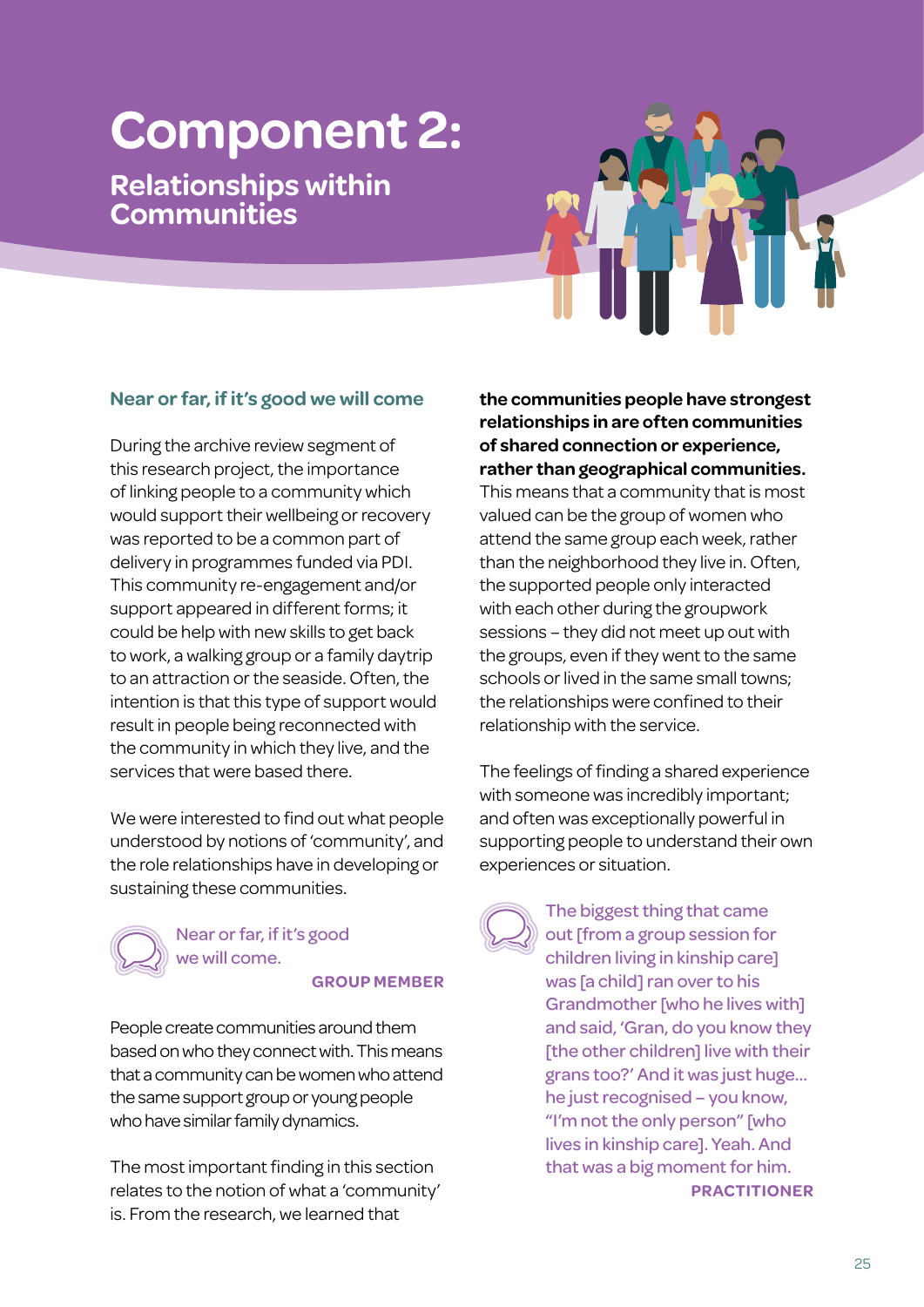The way that space was described by people in the research may explain this. Having spaces to congregate safely with their chosen 'community' was described as having immense importance to how engaged people felt with the support offered. The reason that people choose to meet only in the specific place, i.e. the third sector building, appeared to be because it was a recognised 'safe' place to attend or connect with, and so because people were more comfortable containing their relationships, or indeed the relationship to the issues they were receiving help for, to that particular group.

> I think one of the big things I've noticed is the friendships that have developed in the families. They, the young people, might not be the same age, but they [all young carers] have got this bond with the other carers, you know they are going on holiday together.

#### **PRACTITIONER**

The compartmentalisation of aspects of people's lives, i.e. the support received by a young person affected by a parent's alcohol use, was not a failure to connect with their communities, rather a way of managing very complex emotions and experiences in a safe and moderated way. It also reflected a preference for keeping particular elements of life to a particular day, with no perceived need for it to encroach into other elements of life. For example, one day a week to check in with peers and a third sector worker at a support group, was often enough. While there will always be a need for place-based support and building communities, for many living with drugs and alcohol 'community' building means a community of interest, rather than location, is essential to first build confidence to get out in wider circles.



It gets you out the house, helps you meet people, gets me volunteering

#### **GROUP MEMBER**

The routine and knowing that that group happened once a week was often explained as all that was wanted or needed, and that people could get on with the rest of their lives for the rest of the week. Having access to a regular social support network even just once a week contributes to notions of stability, increases motivation for continuous development, and gives a steady stream of access to social situations in which to build relationships. This supports the literature previously mentioned in the scoping and archive review which discusses how attending support services improves access to and development of a 'social capital'.

I like to have a wee group on a Friday, it gives me a good start to the weekend and doesn't make the days feel so long in between support.

#### **GROUP MEMBER**

In terms of building these 'communities of connection', sharing new experiences and experiencing an equality of vulnerability in doing something no one has done before, were said to help build these connections between people. Experiences such as this are often found in group work, such as outdoor skills workshops and team building. Individuals in a group, or family members, are able to share in learning a new skill or trying something together simultaneously and have a shared experience to talk about. These shared experiences are what builds connections, and then relationships.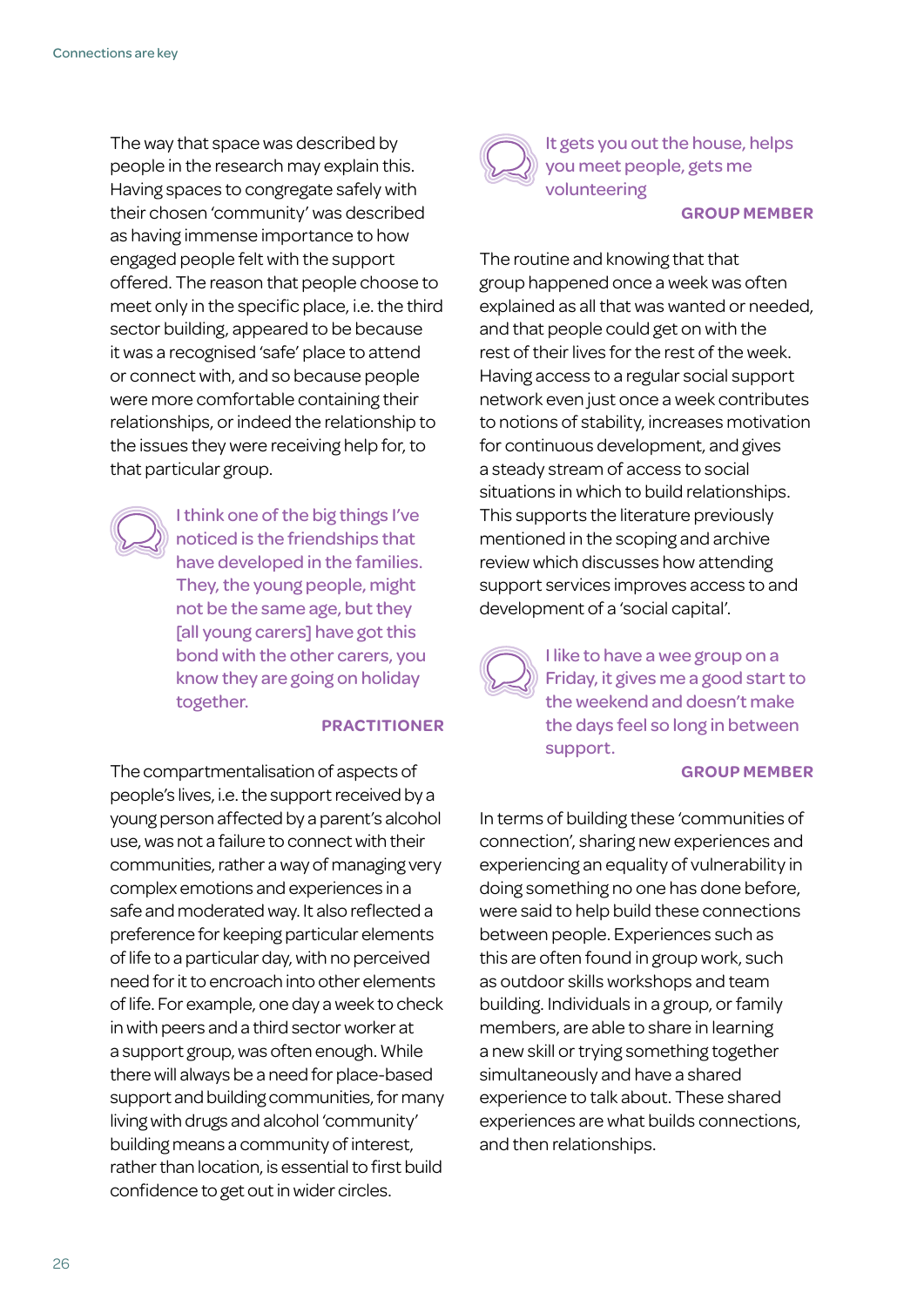Practitioners told us that trips and experiences are incredibly useful in building relationships, but only when they are part of a larger programme of support. Trips, the kind that involve taking an individual away for a period, can be counterproductive longterm. While the skills and experiences shared there build confidence and are enjoyed at the time, practitioners felt that they have little long term impact once people get home; because all the aspects of the trip are experienced as an individual, rather than as a family, or a 'connected community'. Those we spoke to recognised universally that there are great parts about the trips, principally meeting people and making connections. Trips that included peers or family members were felt to be very useful in improving family dynamics, as they built shared experiences, and something to talk about after the trip ended. Reflecting on the trip and what it meant for individuals, what they learned, and what it meant for their relationships with family, peers or friends was felt by practitioners to be key, and the thing that made the trip worthwhile in the longer term.

That's kind of why I left outdoor [group work]. Because you were raising their self-esteem almost negatively… you're making them feel really good about themselves, but you weren't giving them the skills to then go and deal with what was going on at home.

#### **PRACTITIONER**

It appears it is not the activity itself that builds the opportunity for positive development, it's the connections made with others during the trip that are most useful; and when it's within the context of longer term support, that sense of community, connections or family lasts, long after they get home.

We found that there was a distinction between rural and urban areas in supporting people to become connected to community supports. Participants from rural areas said it can be hard for people in need of support to become involved in community projects or activities in rural areas with smaller populations, as it is harder to keep anything private, and so people worry about their friends and neighbours finding out about their drug or alcohol issue.

> Some of the young people that we support have a criminal record and so I think trying to get them back into the community to the volunteer work or work or anything kind of can be difficult because their face is all over Facebook or the paper and that creates a barrier.

#### **PRACTITIONER**

There has been an awful lot of things that I've thought you know I really liked. But I've always found a really good excuse for not being able to go. Yeah, it's one of those things... if you can find an excuse, and there's this part of you that doesn't want to go then you won't go. People might judge me.

#### **PARENT**

When speaking to people and practitioners who worked and were supported in urban areas, this fear of people knowing your business did not appear to prevent people engaging in community projects or support groups. In urban areas, stigma was still a large part of why people are still fearful and hesitant of accessing support projects, but explained this stigma as experienced in a collective sense (towards people who live with drugs and alcohol in general), rather than personal (stigma associated directly